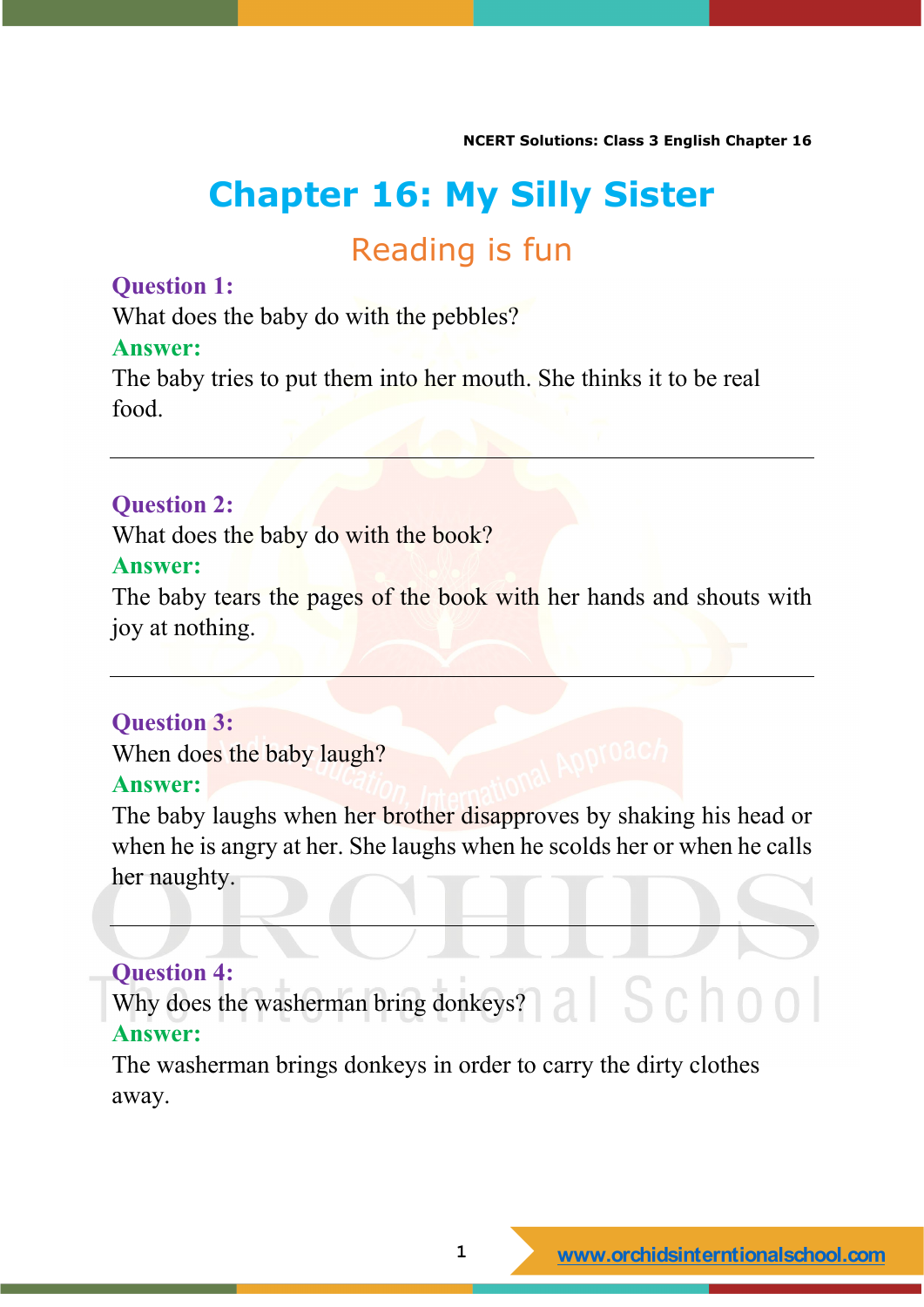# Talk time

#### **Question 1:**

What is the funniest thing the baby does?

#### **Answer:**

The funniest thing that the baby does is that she laughs when her brother scolds her.

#### **Question 2:**

Do you think the baby sister is really silly? Why? **Answer:**

No, I don't think the baby sister is really silly. She seems to be a smart girl as she makes fun of her brother when he is angry.

# Word building

#### **Question 1:**

Fill in the blanks to spell words from the story.

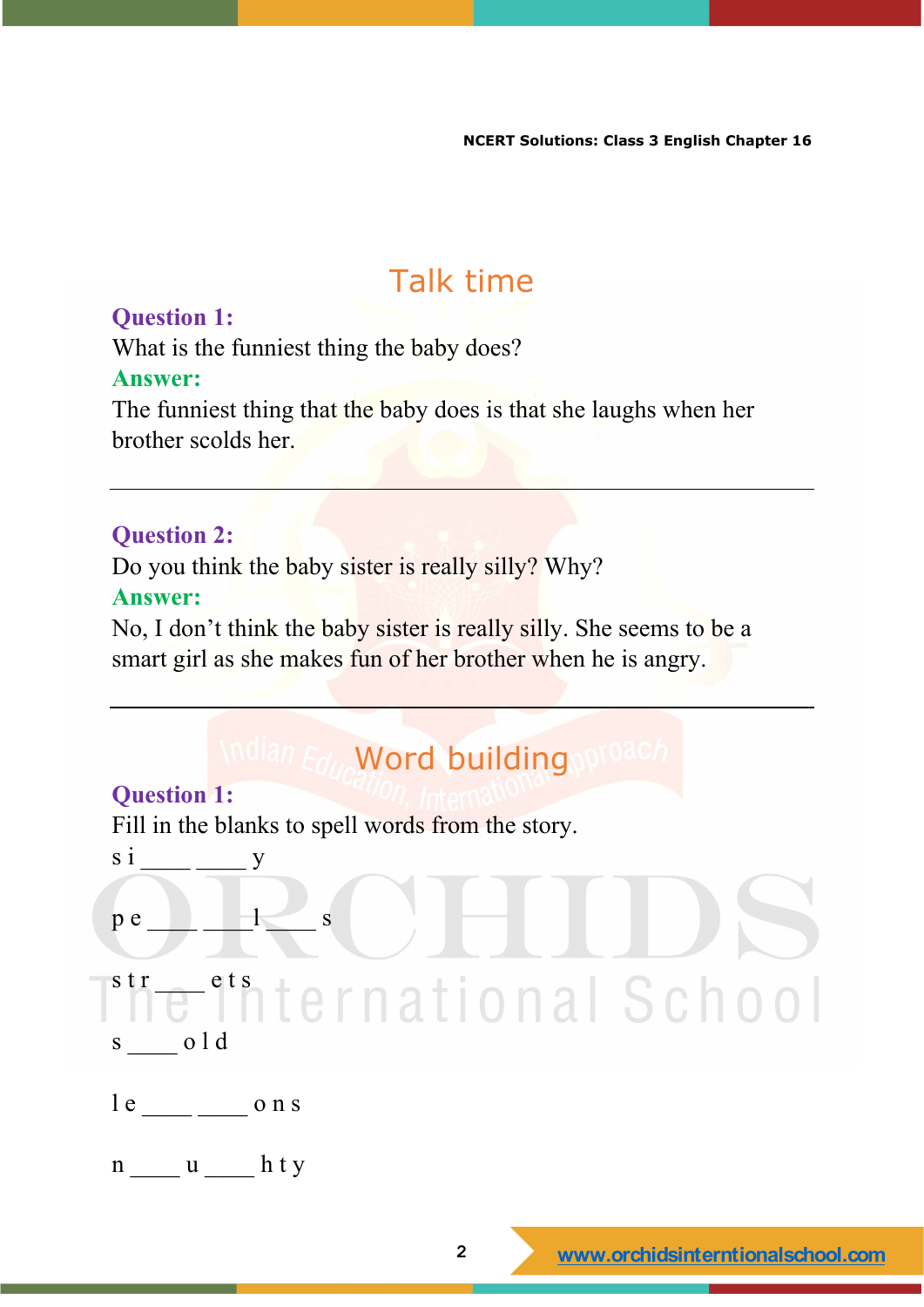#### **NCERT Solutions: Class 3 English Chapter 16**

 $ex c \t t$  m n t

 $d \underline{\hspace{1cm}} n k \underline{\hspace{1cm}} y$ 

#### **Answer:**

 $s$  i $11y$  $p e b b c s$ s t r e e t s s c o l d  $le$   $s$   $s$  o  $n s$ n a u g h t y e x c i t e m e n t d o n k ey

#### **Question 2:**

Write similar words from the story:

| Foolish     |  |
|-------------|--|
| Stones      |  |
| Mischievous |  |
| Fetch       |  |

#### **Answer:**

| Foolish             | Silly   |
|---------------------|---------|
| Stones              | Pebbles |
| Mischievous Naughty |         |
| Fetch               | Bring   |

## **Question 3:**

Fill in the blanks with words from the box:

children they bell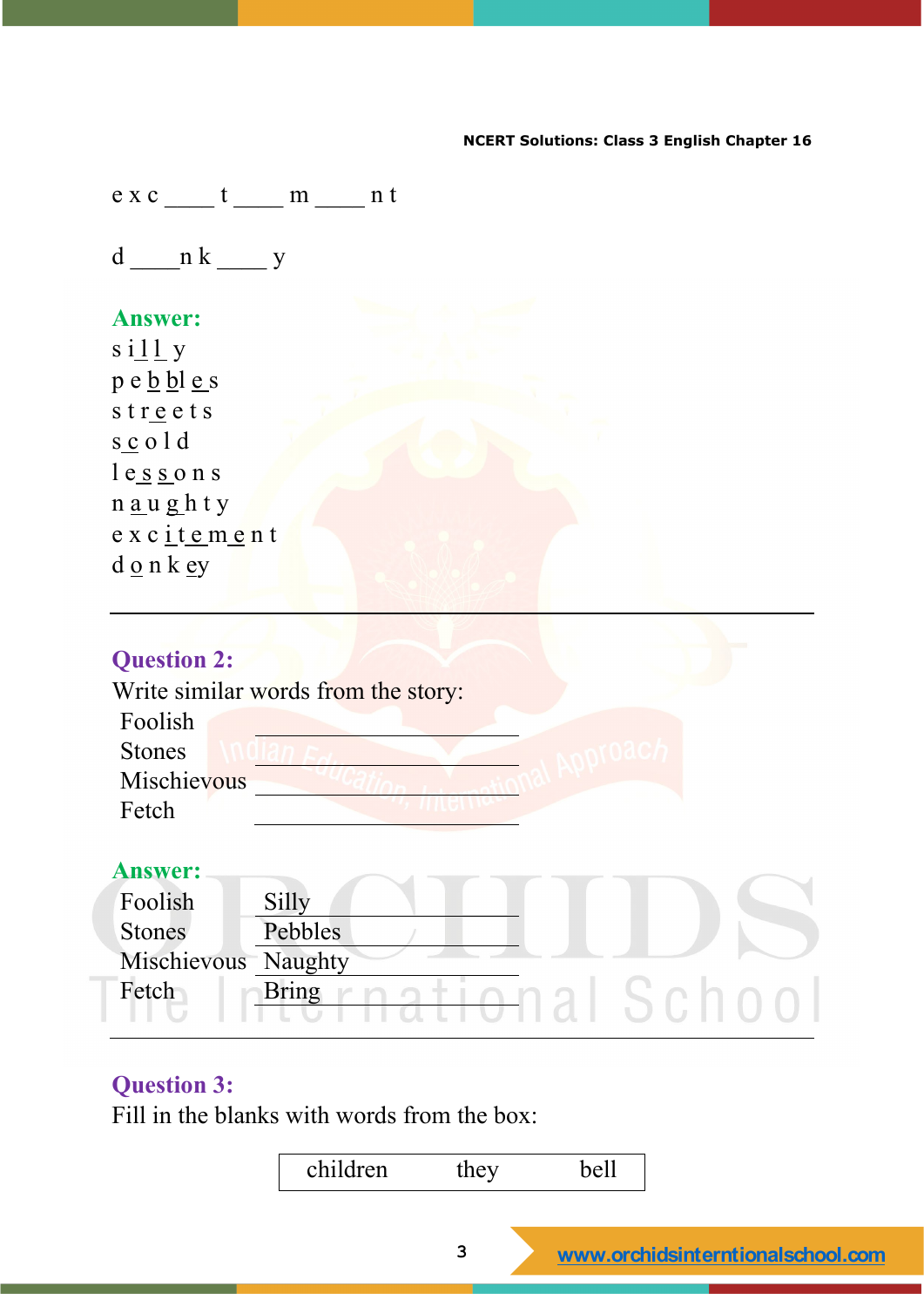#### **NCERT Solutions: Class 3 English Chapter 16**

The \_\_\_\_\_\_\_\_\_\_\_\_\_\_ are playing in the field. \_\_\_\_\_\_\_\_\_\_\_ are happy. are playing 'catch-me-if-you-can.' The has rung. It is time for lessons.

#### **Answer:**

The children are playing in the field. They are happy. They are playing 'catch-me-if-you-can.' The bell has rung. It is time for lessons.

#### **Question 4:**

| Fill in the blanks  |  |  |
|---------------------|--|--|
| i. One child, many  |  |  |
| ii. One fox, many   |  |  |
| iii. One duck, many |  |  |
| iv. One goose, many |  |  |

#### **Answer:**

i. One child, many children.

ii. One fox, many foxes.

iii. One duck, many ducks.

iv. One goose, many geese.

## **Question 5:**

Add 'ful' to make a word. a. The children are  $\underline{P}$   $\underline{P}$   $\underline{P}$   $\underline{P}$   $\underline{P}$  (play)  $\underline{S}$   $\underline{C}$   $\underline{O}$   $\underline{O}$ b. The flowers are  $\qquad \qquad$  . (beauty) c. The books are \_\_\_\_\_\_\_\_\_\_\_\_\_\_\_\_\_\_ . (use) d. The vegetables are **Answer:**

a. The children are playful.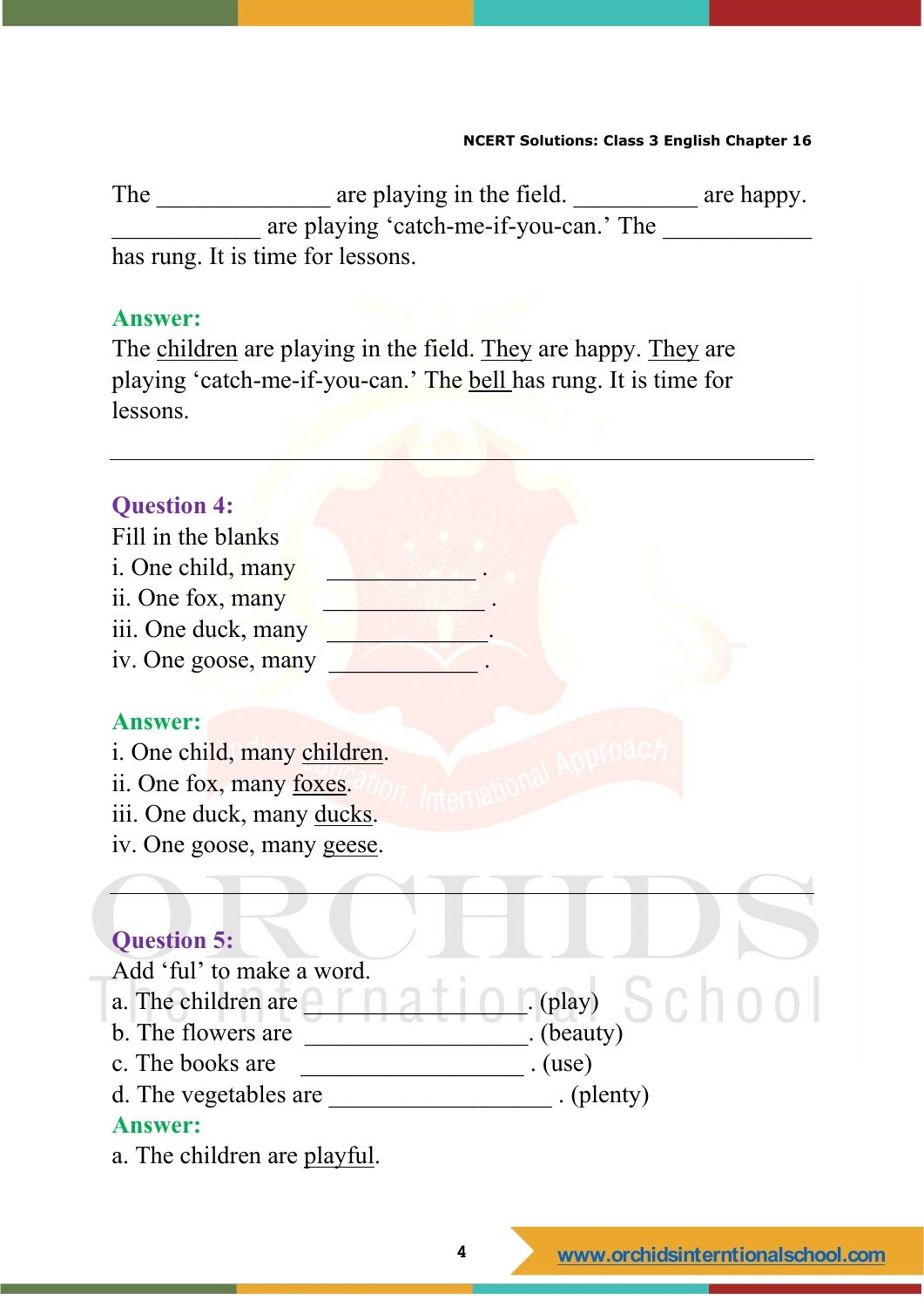#### **NCERT Solutions: Class 3 English Chapter 16**

- b. The flowers are beautiful.
- c. The books are useful.
- d. The vegetables are plentiful.

#### **Question 6:**

Add 'ly' to make a word

- a. The new shoes are \_\_\_\_\_\_\_\_\_\_\_\_\_\_\_\_\_\_\_\_\_. (love)
- $b.$  He is  $\_\_\_\_\_\_\$  smart. (real)
- c. We should eat \_\_\_\_\_\_\_\_\_\_\_\_\_\_\_\_\_\_ . (slow)
- d. Let us sing  $\Box$  . (soft)

#### **Answer:**

- a. The new shoes are lovely.
- b. He is really smart.
- c. We should eat slowly.
- d. Let us sing softly.

#### **Question 7:**

Add 'ish' to make a new word.

- a. That girl is always crying. She is  $\Box$  . (child)
- b. I slipped on a banana peel. I feel **b** (fool)
- c. My sister is the set of  $\log$ . (baby)

#### **Answer:**

- a. That girl is always crying. She is childish .
- b. I slipped on a banana peel. I feel foolish .
- c. My sister is <u>babyish</u>.<br> **h**e in the in a tional Sch

## Let's write

#### **Question 1:**

Write five sentences on how you help at home.

I help mother

I help father